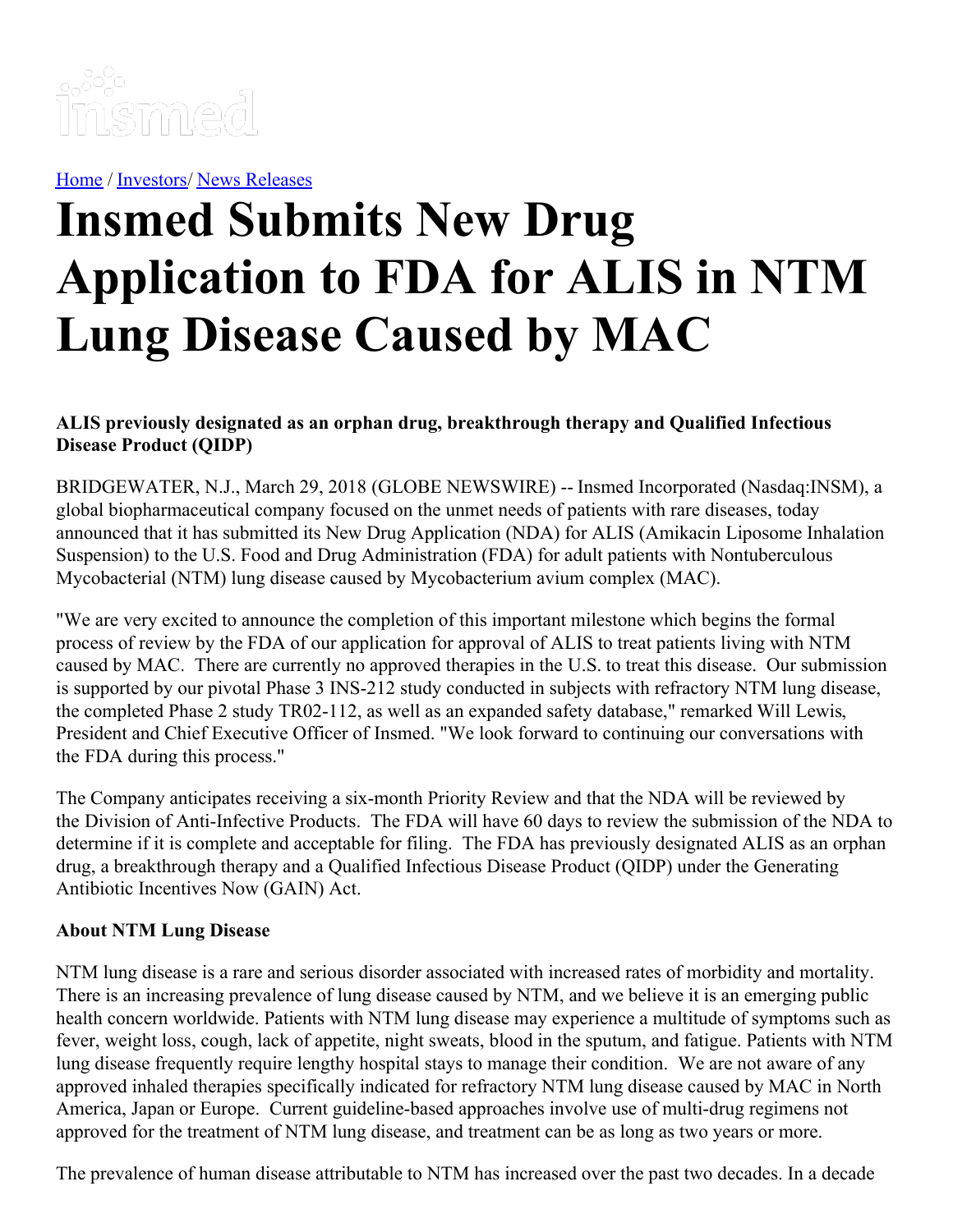long study (1997 to 2007), researchers found that the prevalence of NTM lung disease in the U.S. was increasing at approximately 8% per year and that NTM patients on Medicare over the age of 65 were 40% more likely to die over the period of the study than those who did not have the disease. In the U.S., we estimate there will be between 75,000 and 105,000 patients with diagnosed NTM lung disease in 2018, of which we expect 40,000 to 50,000 will be treated for NTM lung disease caused by MAC. We expect that between 10,000 and 15,000 of these patients will be refractory to treatment. In Japan, we estimate there will be between 125,000 and 145,000 patients with diagnosed NTM lung disease in 2018, with approximately 60,000 to 70,000 of those patients being treated for NTM lung disease caused by MAC and 15,000 to 18,000 of these treated patients being refractory to treatment. We also estimate there will be approximately 14,000 patients with diagnosed NTM lung disease in the EU5 (comprised of France, Germany, Italy, Spain and the United Kingdom) in 2018, of which we estimate approximately 4,400 will be treated for NTM lung disease caused by MAC and approximately 1,400 of these treated patients will be refractory to treatment.

## **About ALIS**

ALIS is a novel, inhaled, once-daily formulation of amikacin that is in late-stage clinical development for adult patients with treatment-refractory NTM lung disease caused by MAC. Amikacin solution for parenteral administration is an established drug that has activity against a variety of NTM; however, its use is limited by the need to administer it intravenously and by toxicity to hearing, balance, and kidney function associated with this systemic exposure. Insmed's advanced pulmonary liposome technology uses charge neutral liposomes to deliver amikacin directly to the lung where it is taken up by the lung macrophages where the NTM infection resides. This prolongs the release of amikacin in the lungs while minimizing systemic exposure thereby offering the potential for decreased systemic toxicities. ALIS's ability to deliver high levels of amikacin directly to the lung distinguishes it from intravenous amikacin. ALIS is administered once daily using an optimized, investigational eFlow® Nebulizer System manufactured by PARI Pharma GmbH (PARI), a portable aerosol delivery system.

## **About CONVERT (INS-212) and INS-312**

CONVERT is a randomized, open-label, global Phase 3 trial designed to confirm the culture conversion results seen in Insmed's Phase 2 clinical trial of ALIS in patients with refractory NTM lung disease caused by MAC. CONVERT is being conducted in 18 countries at more than 125 sites. The primary efficacy endpoint is the proportion of patients who achieve sputum culture conversion (defined as 3 consecutive negative monthly sputum cultures) by Month 6 in the ALIS plus GBT arm compared to the GBT-only arm. Patients who achieve culture conversion by Month 6 will continue in the CONVERT study for an additional 12 months of treatment following the first monthly negative sputum culture. Patients who do not culture convert have the option of enrolling in our INS-312 study. INS-312 is a single-arm, open-label extension study for patients who completed six months of treatment in the INS-212 study, but did not demonstrate culture conversion by Month 6. Under the study protocol, patients in the ALIS plus GBT arm of the INS-212 study will receive an additional 12 months of ALIS plus GBT. Patients who crossed over from the GBT-only arm of the INS-212 study will receive 12 months of treatment of ALIS + GBT.

## **About Insmed**

Insmed Incorporated is a global biopharmaceutical Company focused on the unmet needs of patients with rare diseases. The Company's lead product candidate is ALIS, which is in late-state development for adult patients with treatment refractory NTM lung disease caused by MAC, which is a rare and often chronic infection that is capable of causing irreversible lung damage and can be fatal. Insmed's earlier-stage clinical pipeline includes INS1007, a novel oral reversible inhibitor of dipeptidyl peptidase 1 with therapeutic potential in non-cystic fibrosis bronchiectasis and other inflammatory diseases, and INS1009, an inhaled nanoparticle formulation of a treprostinil prodrug that may offer a differentiated product profile for rare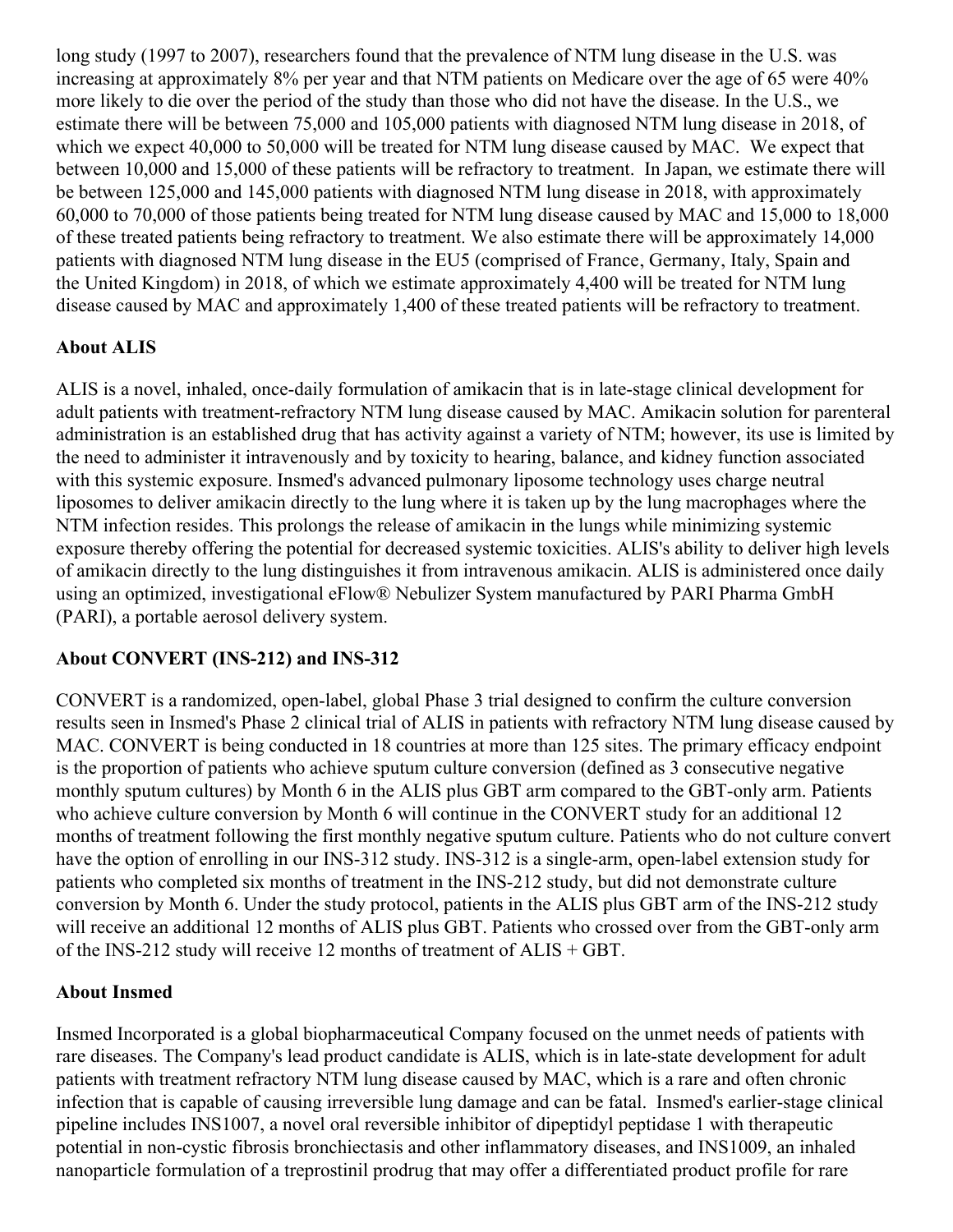pulmonary disorders, including pulmonary arterial hypertension. For more information, visit www.insmed.com.

#### **Forward-looking Statements**

This press release contains forward-looking statements that involve substantial risks and uncertainties. "Forward-looking statements," as that term is defined in the Private Securities Litigation Reform Act of 1995, are statements that are not historical facts and involve a number of risks and uncertainties. Words herein such as "may," "will," "should," "could," "would," "expects," "plans," "anticipates," "believes," "estimates," "projects," "predicts," "intends," "potential," "continues," and similar expressions (as well as other words or expressions referencing future events, conditions or circumstances) may identify forward-looking statements.

The forward-looking statements in this press release are based upon the Company's current expectations and beliefs, and involve known and unknown risks, uncertainties and other factors, which may cause the Company's actual results, performance and achievements and the timing of certain events to differ materially from the results, performance, achievements or timing discussed, projected, anticipated or indicated in any forward-looking statements. Such risks, uncertainties and other factors include, among others, the following: risks that the full six-month data from the INS-212 study or subsequent data from the remainder of the study's treatment and off-treatment phases will not be consistent with the top-line six-month results of the study; uncertainties in the research and development of the Company's existing product candidates, including due to delays in data readouts, such as the full data from the INS-212 study, patient enrollment and retention or failure of the Company's preclinical studies or clinical trials to satisfy pre-established endpoints, including secondary endpoints in the INS-212 study and endpoints in the INS-212 extension study (the 312 study); risks that subsequent data from the 312 study will not be consistent with the interim results; failure to obtain, or delays in obtaining, regulatory approval from the U.S. Food and Drug Administration, Japan's Ministry of Health, Labour and Welfare, Japan's Pharmaceuticals and Medical Devices Agency, the European Medicines Agency, and other regulatory authorities for the Company's product candidates or their delivery devices, such as the eFlow Nebulizer System, including due to insufficient clinical data, selection of endpoints that are not satisfactory to regulators, complexity in the review process for combination products or inadequate or delayed data from a human factors study required for U.S.regulatory approval; failure to maintain regulatory approval for the Company's product candidates, if received, due to a failure to satisfy post-approval regulatory requirements, such as the submission of sufficient data from confirmatory clinical studies; safety and efficacy concerns related to the Company's product candidates; lack of experience in conducting and managing preclinical development activities and clinical trials necessary for regulatory approval, including the regulatory filing and review process; failure to comply with extensive post-approval regulatory requirements or imposition of significant post-approval restrictions on the Company's product candidates by regulators; uncertainties in the rate and degree of market acceptance of product candidates, if approved; inability to create an effective direct sales and marketing infrastructure or to partner with third parties that offer such an infrastructure for distribution of the Company's product candidates, if approved; inaccuracies in the Company's estimates of the size of the potential markets for the Company's product candidates or limitations by regulators on the proposed treatment population for the Company's product candidates; failure of third parties on which the Company is dependent to conduct the Company's clinical trials, to manufacture sufficient quantities of the Company's product candidates for clinical or commercial needs, including the Company's raw materials suppliers, or to comply with the Company's agreements or laws and regulations that impact the Company's business; inaccurate estimates regarding the Company's future capital requirements, including those necessary to fund the Company's ongoing clinical development, regulatory and commercialization efforts as well as milestone payments or royalties owed to third parties; failure to develop, or to license for development, additional product candidates, including a failure to attract experienced thirdparty collaborators; uncertainties in the timing, scope and rate of reimbursement for the Company's product candidates; changes in laws and regulations applicable to the Company's business and failure to comply with